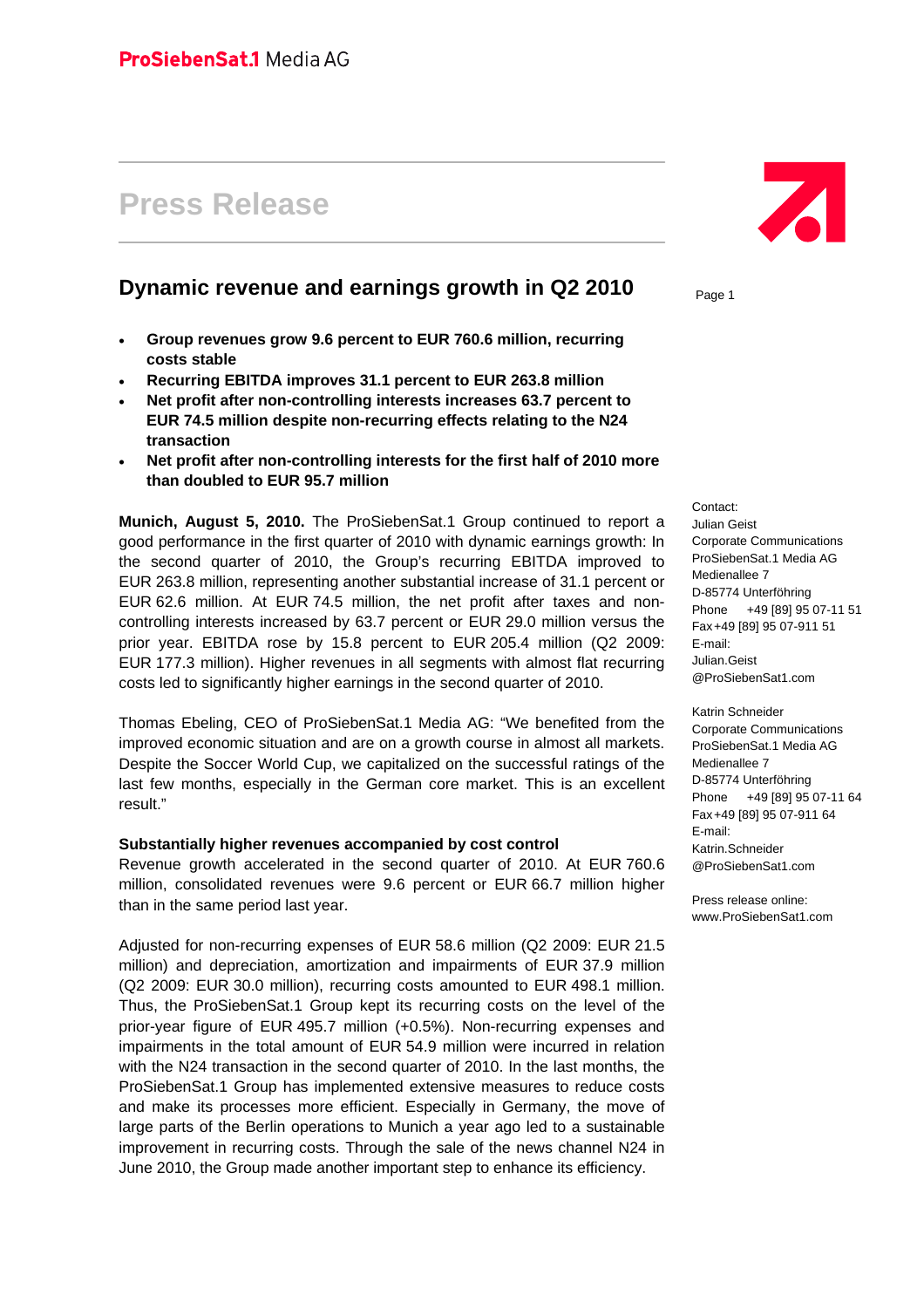

#### **Revenue and earnings growth in all segments Page 2 of 4** Page 2 of 4

The economic recovery continued in the second quarter of 2010. The ProSiebenSat.1 Group increased its TV advertising revenues, especially in the core market of Germany as well as in the Scandinavian and Benelux markets. The external revenues of the Free TV German-speaking segment rose by 8.3 percent or EUR 35.1 million to EUR 459.7 million. Recurring EBITDA improved by 34.8 percent to EUR 171.6 million (Q2 2009: EUR 127.3 million). The revenue contribution of the International Free TV segment increased by 10.7 percent to EUR 204.8 million (Q2 2009: EUR 185.0 million). Recurring EBITDA also showed a double-digit growth, rising by 16.7 percent to EUR 65.0 million (Q2 2009: EUR 55.7 million).

In the Diversification segment, in which all business activities outside the core business of advertising-financed free TV are included, the Group also generated substantially higher revenues of EUR 96.1 million, representing an increase of 14.0 percent or EUR 11.8 million, due to higher revenues from the online advertising and the music business, among others. As a result of the high revenue growth, recurring EBITDA increased by 49.7 percent to EUR 27.4 million (Q2 2009: EUR 18.3 million).

#### **Net profit more than doubled in the first half**

Also in the first half of 2010, the strong earnings growth resulted from higher revenues combined with almost flat recurring costs. At EUR 1.419 billion, consolidated revenues in the first half were 7.4 percent or EUR 98.1 million higher than in the first half of 2009. At EUR 1.030 billion, recurring costs were 0.2 percent less than the prior-year figure of EUR 1.032 billion. Consequently, recurring EBITDA rose by 33.0 percent or EUR 97.4 million to EUR 392.4 million. The net profit after non-controlling interests amounted to EUR 95.7 million – more than twice the figure of EUR 43.8 million from a year ago.

#### **Further improvement in net financial debt**

On June 30 of this year, the Group's net financial debt amounted to EUR 3.275 billion, compared to EUR 3.427 billion on June 30 of last year. The improvement of the net financial debt reflects the Group's good liquidity situation: Cash on balance sheet rose by EUR 151.2 million or 25.2 percent to EUR 750.3 million.

#### **Positive outlook for the full year**

Based on the good business performance in the first two quarters of 2010, ProSiebenSat.1 gives a positive outlook for the full year. Although the development of revenues in the second half of 2010 cannot be predicted with certainty, due to the limited visibility in our business, the importance of the fourth quarter for the TV business and the more challenging prior-year comparables, the ProSiebenSat.1 Group expects to generate a considerably higher recurring EBITDA in the full year of 2010, compared to the previous year.

Thomas Ebeling, CEO: "We had a good start into the third quarter and are optimistic about our future business performance. We will continue to push our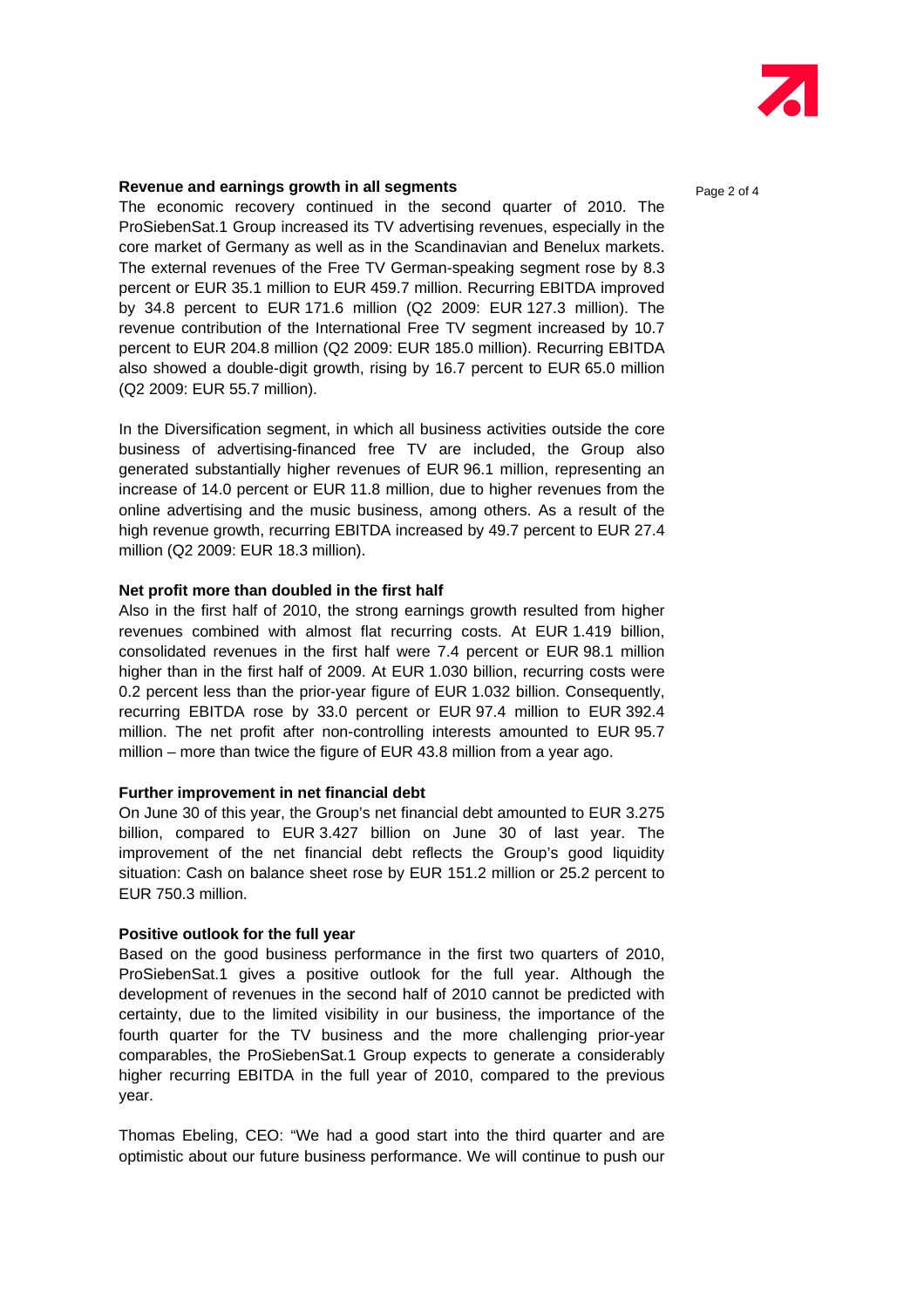

strategic goals: developing strong TV programs, initiating new growth models page 3 of 4 and managing our business in an efficient and cost-conscious manner."

#### **Key figures for the ProSiebenSat.1 Group**

| $(in$ EUR $m)$                                 | Q2 2010 | Q2 2009 | in %             | H1 2010  | H1 2009  | in $%$      |
|------------------------------------------------|---------|---------|------------------|----------|----------|-------------|
| Revenues                                       | 760.6   | 693.9   | $+9.6$           | 1,419.0  | 1,320.9  | $+7.4$      |
| Total costs <sup>(1)</sup>                     | 594.6   | 547.2   | $+8.7$           | 1,168.8  | 1,124.8  | $+3.9$      |
| Recurring costs <sup>(2)</sup>                 | 498.1   | 495.7   | $+0.5$           | 1,030.3  | 1,032.0  | $-0.2$      |
| Consumption of<br>programming assets           | 245.1   | 261.9   | $-6.4$           | 523.5    | 540.1    | $-3.1$      |
| Recurring EBITDA <sup>(3)</sup>                | 263.8   | 201.2   | $+31.1$          | 392.4    | 295.0    | $+33.0$     |
| <b>Recurring EBITDA</b><br>margin (in %)       | 34.7    | 29.0    | $+5.7$<br>points | 27.7     | 22.3     | +5.4 points |
| <b>EBITDA</b>                                  | 205.4   | 177.3   | $+15.8$          | 324.6    | 267.7    | $+21.3$     |
| Non-recurring effects <sup>(4)</sup>           | $-58.4$ | $-23.9$ | $-/-$            | $-67.8$  | $-27.3$  | $-/-$       |
| <b>EBIT</b>                                    | 167.4   | 147.1   | $+13.8$          | 254.0    | 206.1    | $+23.2$     |
| Financial result                               | $-56.9$ | $-62.5$ | $+9.0$           | $-112.3$ | $-128.7$ | $+12.7$     |
| Pre-tax profit                                 | 110.6   | 84.8    | $+30.4$          | 141.8    | 77.8     | $+82.3$     |
| Net profit after non-<br>controlling interests | 74.5    | 45.5    | $+63.7$          | 95.7     | 43.8     | -/-         |
| <b>Expenditures for</b><br>programming assets  | 247.2   | 278.0   | $-11.1$          | 645.0    | 658.0    | $-2.0$      |

| (in EUR m)               | June 30, 2010 | December 31, 2009 | June 30, 2009<br>1,472.8<br>465.0 |  |
|--------------------------|---------------|-------------------|-----------------------------------|--|
| Programming assets       | 1,622.5       | 1,526.5           |                                   |  |
| Shareholders' equity     | 730.1         | 580.8             |                                   |  |
| Equity ratio (in $%$ )   | 11.6          | 9.4               | 7.8                               |  |
| Cash on balance sheet    | 750.3         | 737.4             | 599.1                             |  |
| Net financial debt       | 3,275.1       | 3,294.6           | 3,427.3                           |  |
| Employees <sup>(5)</sup> | 4,504         | 4,814             | 5,195                             |  |

(1) The figure for 2010 includes non-recurring expenses of EUR 50.0 million and impairments of EUR 4.9 million, which arose in relation with the N24 transaction in June 2010. (2) Total costs less non-recurring expenses and depreciation, amortization and impairments. (3) EBITDA adjusted for non-recurring effects. (4) Net balance of non-recurring expenses and non-recurring income. (5) Full-time equivalents at the reporting date.